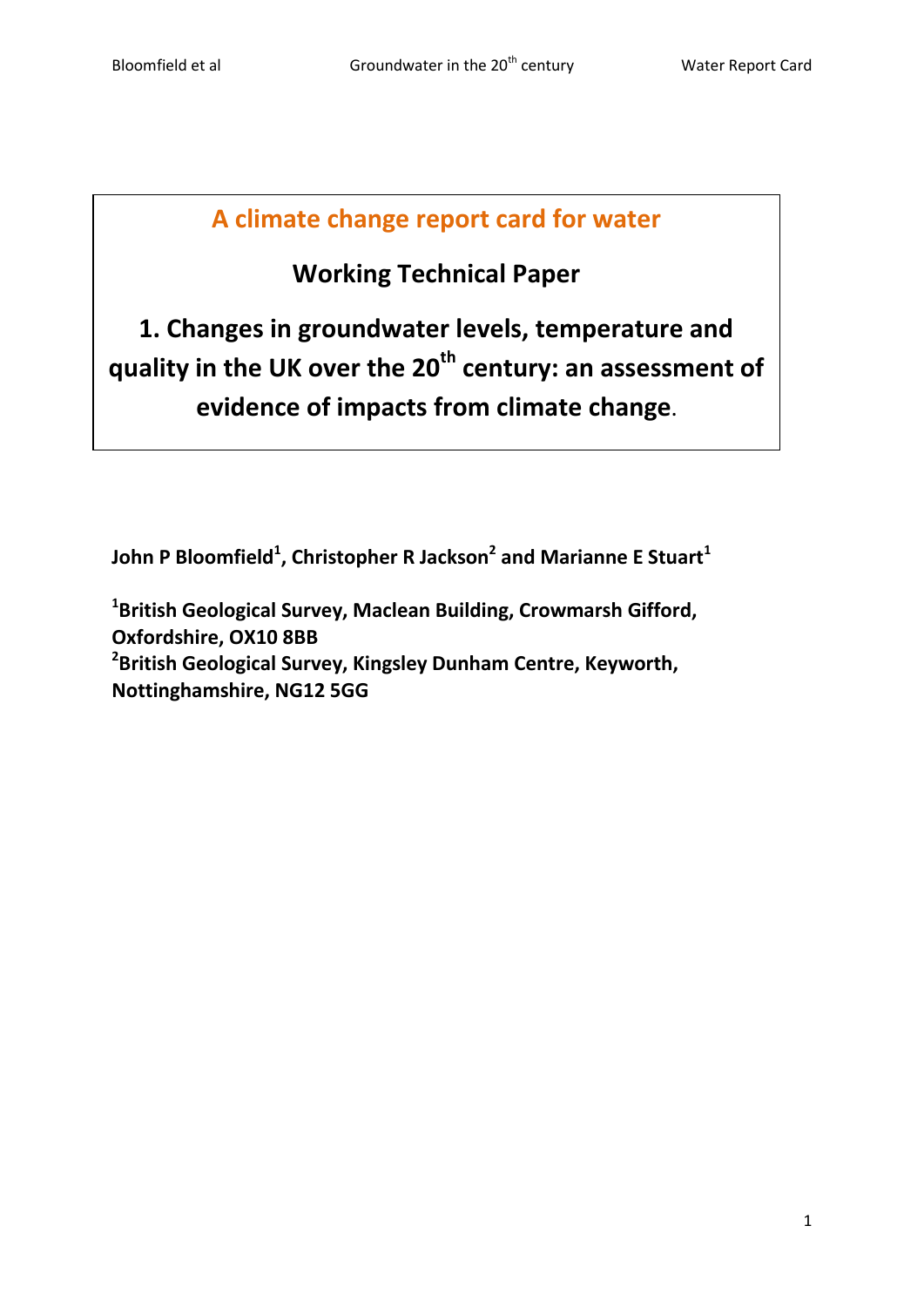#### **Summary**

Groundwater is a significant component of public water supply and water use in the UK, as well as sustaining environmentally important flows in rivers and wetlands. Groundwater is vital to the economy of the UK and has been valued at about £8 billion. Across England and Wales the average annual recharge to the main aquifers is  $\sim$ 7 billion m<sup>3</sup>. About 30% of this is abstracted from aquifers at a rate of  $\sim$ 7 million m<sup>3</sup>/day, mostly from principal aquifers in southern, eastern and central England. Groundwater temperature varies with depth and is a function of the background geothermal gradient and ambient temperature at the land surface. The average temperature of groundwater in the upper parts of aquifers is around 10-11º C. The natural, or baseline, quality of groundwater is highly variable and reflects the chemistry of the recharge water and the geochemistry of the soils and rocks through which it moves and is stored. The quality of groundwater has been extensively impacted by a wide variety of pollutants throughout the  $20<sup>th</sup>$  century with nitrate being the most widespread.

There is a consensus that relatively little is known about how groundwater has responded to climate change. Groundwater systems are naturally very variable in their characteristics and are expected to respond to climate change in a complex way. In addition, groundwater systems are sensitive to other environmental factors, such as land use change. Consequently, distinguishing between the impacts of what may be relatively small climate change signals from other environmental changes is very challenging. In the UK, groundwater levels are highly variable and long-term trends may be influenced by a wide range of factors, such as: changes in recharge caused by changes in land-use and agriculture practices; changes in land cover, particularly urbanisation, and changes in groundwater abstraction with time. At groundwater level monitoring points that have been selected to avoid these external influences, there is no evidence of a change in groundwater levels as a result of changing climate. Groundwater level records in the UK are typically less than 20 years long. Consequently, even if climate induced trends in groundwater levels are present the measurement record at the vast majority of monitoring points may be too short to enable climate trends to be seen. In addition, groundwater level data are generally of not good enough quality to enable more subtle changes, such as changes in the timing and length of the recharge season, to be investigated and characterised. This is because the monitoring was not originally designed to monitor for the effects of climate change.

There is some evidence for a rise in average groundwater temperatures. For the period 1990 to 2008 it has been estimated that there may have been an increase in average temperature of groundwater of between  $0.01^{\circ}$ C/yr and  $0.02^{\circ}$ C/yr. There have been no systematic investigations of the relationship between groundwater quality and climate change in the UK. However, long-term changes in baseline groundwater quality have been documented as being due to other environmental and societal changes not related to climate change. For example nitrate in groundwater has increased by an average of 0.34mgNO<sub>3</sub>/l/yr during the second half of the 20<sup>th</sup> century, a rise entirely consistent with increases in agricultural application of fertilizer. The effects of these other environmental changes are thought to be far more significant in terms of their impacts on groundwater quality than any direct effects from climate change. The current monitoring of groundwater level, temperature and quality is inadequate for the investigation and quantification of climate change impacts and it is recommended that dedicated monitoring of groundwater is established to enable assessment of future climate change impacts on groundwater.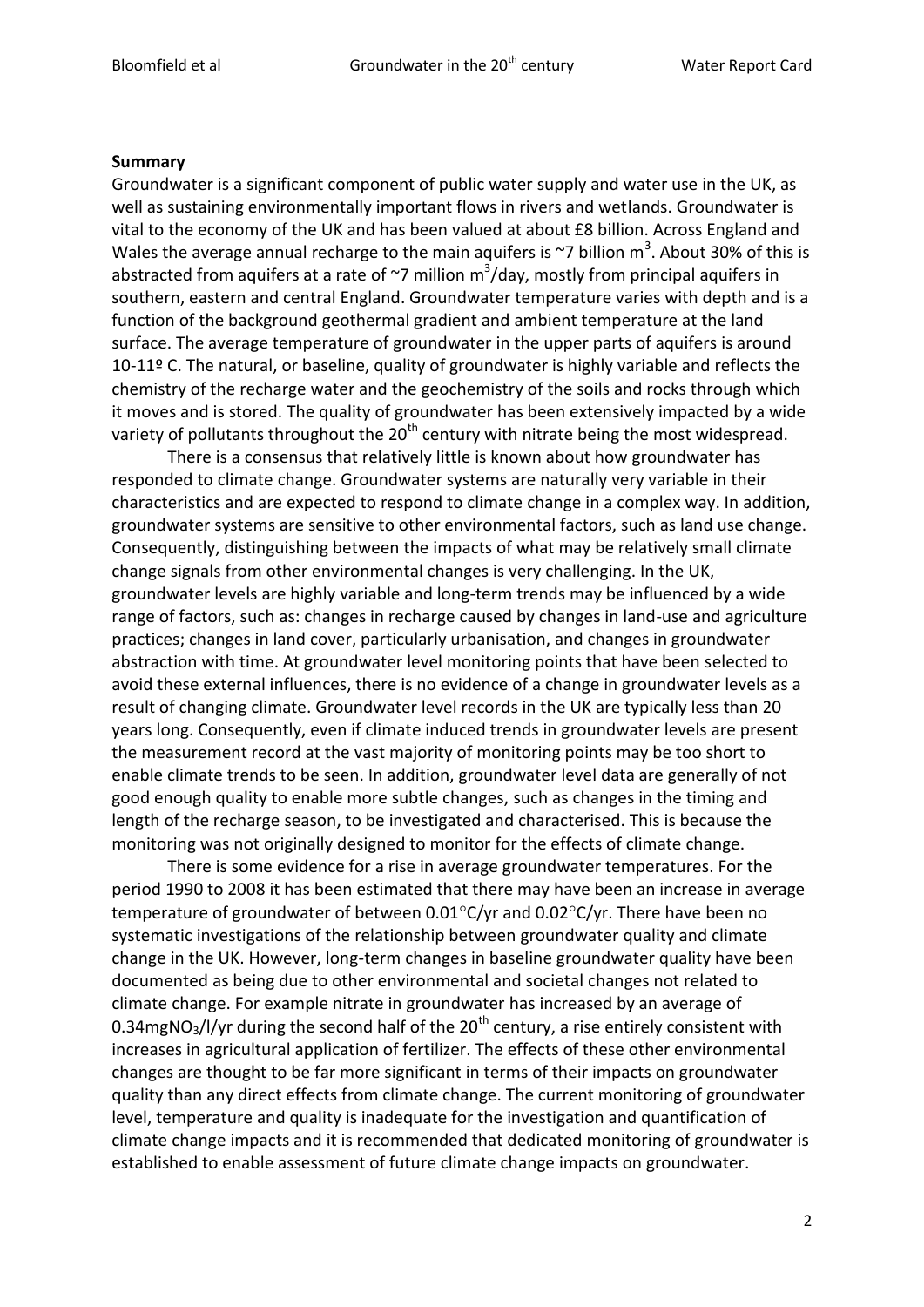### **Introduction**

This paper discusses changes in groundwater levels, temperature and quality in the UK over the  $20<sup>th</sup>$  century and provides an assessment of the evidence for impacts from climate change. The rest of this section consists of a brief overview of groundwater occurrence and use in the UK, and a note on the current international peer-reviewed literature related to empirical evidence for the impact of climate change on groundwater. Following this, controls on groundwater levels are described, the availability and quality of groundwater level data in the UK are noted and the suitability of the data for climate impact assessments is assessed. Changes in groundwater levels in the UK are then briefly discussed in the context of climate change. Changes in groundwater temperature and quality are similarly described and assessed in subsequent sections. Confidence in the current science associated with each of these topics and gaps in current research are highlighted.

### *Groundwater in the UK*

Groundwater is a significant component of public water supply and water use in the UK as well as sustaining environmentally important flows to our rivers and wetlands. Groundwater resources are important to the economy of the UK and have been valued at about £8 billion (Environment Agency, 2005). Across England and Wales the average annual recharge to the main aquifers is ~7 billion m<sup>3</sup>. About 30% of this is abstracted from aquifers at a rate of ~7 million m<sup>3</sup>/day (Environment Agency, 2005). Most of the groundwater is abstracted in southern, eastern and central England from the principal aquifers: the Chalk; Permo-Triassic sandstone; Jurassic limestone; and Lower Greensand (Allen et al., 1997; Environment Agency, 2011). Locally in the south of England groundwater may provide in excess of 70% of the public water supply. Because of the absence of principal aquifers in Scotland and Northern Ireland only a very small fraction of water that is abstracted for use in these regions comes from groundwater, and much of this is from small private supplies.

Groundwater temperature varies with depth and is a function of the background geothermal gradient and ambient temperature at the land surface (Stuart el al., 2010). In the UK, groundwater temperature in the shallow subsurface, typically down to about 15m bGL, is mainly influenced by the ambient temperature at the land surface, while below this level it is predominantly influenced by the background geothermal gradient modulated by groundwater flow. At a depth of ~15m bGL the temperature is ~10º C.

In the UK, the natural, or baseline, quality of groundwater is highly variable with groundwater chemistry varying as a function of factors such as rainfall chemistry, aquifer lithology, geochemical environment, groundwater flow paths and residence time (Shand et al., 2007). The natural groundwater quality has been extensively impacted by a wide variety of pollutants throughout the  $20<sup>th</sup>$  century.

#### *Climate change impacts on groundwater – empirical evidence*

There is a consensus amongst researchers worldwide that relatively little is known about how groundwater has or will respond to recent man-induced climate change (Holman, 2006; Green et al., 2007; IPPC, 2007; Bovolo et al., 2009; Green et al., 2011). This has been emphasised in a recent state-of-the-art review of groundwater and climate change by Green et al. (2011) who observed that the a lack of necessary data has made it impossible to determine the magnitude and direction of change groundwater levels attributable to climate change. Why should this be so, given that much is known about the intimate and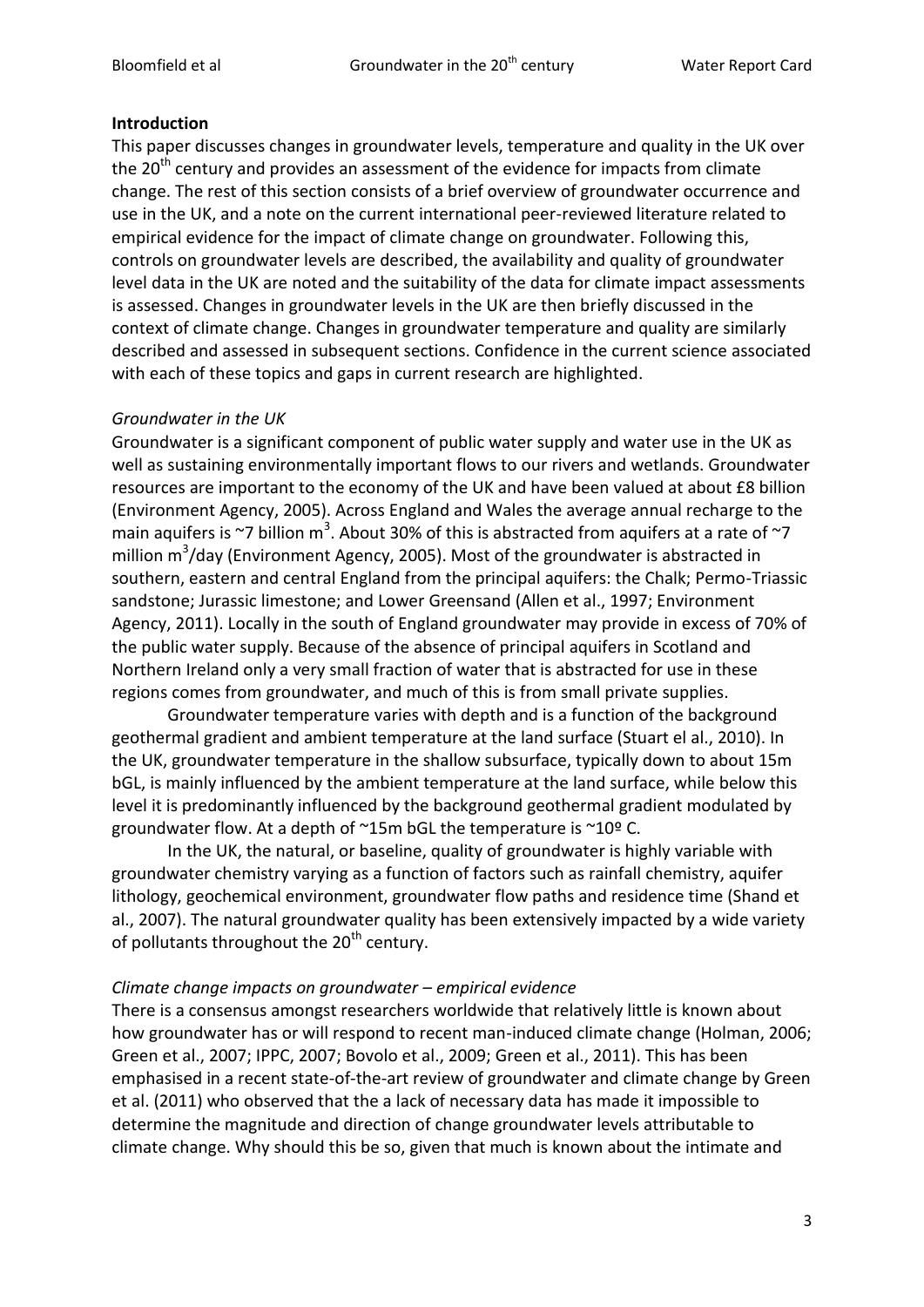complex relationships between climate, precipitation and evapotranspiration, and groundwater?

Groundwater systems are inherently spatially heterogeneous and respond in a highly non-linear manner to changes in climate forcing. Groundwater systems act as low-pass filters preferentially degrading higher frequency components of climate signals. They are also commonly characterised by their relatively slow response to environmental change compared with surface water because of their large storage capacity (Arnell, 1998; Price, 1998; Alley, 2001).

In addition to these intrinsic characteristics of groundwater systems, the sensitivity of groundwater to multiple environmental change drivers further complicates any assessment of groundwater level response to climate change. For example, changes in land cover, land use and water resource management affect groundwater resource and quality, and these environmental changes may themselves be indirectly related to changes in climate (Holman, 2006). Separating what may be relatively small climate change signals from these other environmental change signals in groundwater systems is proving to be highly challenging (Green et al., 2011).

#### **Groundwater levels and climate impacts**

#### *Controls on groundwater levels*

Groundwater levels reflect both the intrinsic storage and hydraulic conductivity properties of an aquifer and the dynamic balance of water recharging and discharging an aquifer over a wide range of spatial and temporal scales.

Hydraulic conductivity can vary by orders of magnitude from about  $1x10^{-2}$ m/sec for shallow unconsolidated gravel aquifers to less than  $1x10^{-6}$ m/sec for consolidated sandstone aquifers, while aquifer storage depends on both lithology and the degree of aquifer confinement. It can range from  $5x10^{-5}$  in confined aquifers to 0.3 in unconfined aquifers (Freeze and Cherry, 1979). Aquifers with high storage and/or low hydraulic conductivity values respond relatively slowly to changes in recharge, conversely low storage and/or high hydraulic conductivity aquifers can show very rapid responses to changes in recharge. Therefore even without significant spatial or temporal variations in recharge, if a catchment consists of a number of aquifers with different properties, or if there are spatial variations in storage and hydraulic conductivity within an aquifer, groundwater levels at observations boreholes will be highly variable.

Groundwater recharge is influenced by a wide range of factors including local soil type and geology, topography, land cover and vegetation, surface water characteristics, land-use activities (such as urbanisation, woodland and cropping practices) and climate (precipitation and temperature) (Green et al., 2011; Stoll et al., 2011). Consequently, groundwater recharge is temporally and spatially highly variable. Groundwater discharge is the loss or removal of groundwater from an aquifer, for example to rivers through baseflow, as spring discharge or through groundwater abstraction. Groundwater depletion occurs when rates of groundwater discharge exceeds rates of recharge.

## *Research context*

There have been a number of studies of historic trends or changes in groundwater levels in the 20<sup>th</sup> century, although few have been specific investigations into causal links between groundwater levels and climate change. In contrast, there is a rapidly growing body of research that explicitly seeks to link future climate change to changes in groundwater levels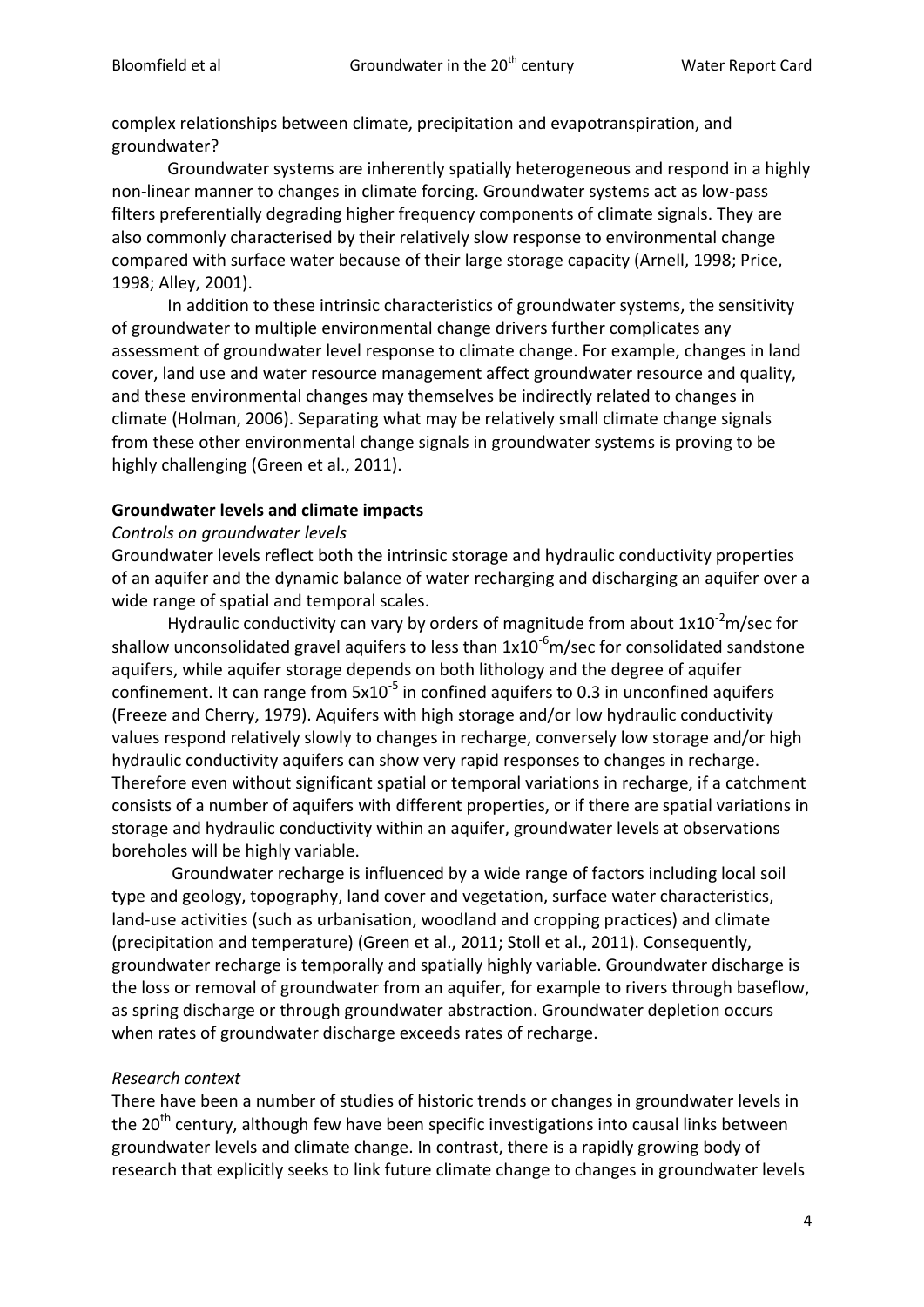using a range of groundwater modelling techniques (this is the subject of a companion paper to this overview - see Jackson et al., 2012). Studies of historic changes in groundwater levels include, for example: regional studies of relationships between climate and groundwater levels (Chen et al., 2004); studies of relationships between ocean-atmosphere teleconnection patterns and historic groundwater levels (Holman et al., 2011; Tremblay et al., 2011); studies relating changes in recharge processes and mechanisms to changes in groundwater levels (Scanlon et al., 2006); and large-scale studies of groundwater depletion due to groundwater pumping and exploitation (Wada et al., 2010; 2012).

In the UK, there has only been one systematic unpublished study to investigate changes in historic groundwater levels in the UK as a consequence of changes in climate (Butler et. al., pers. comm.). There have been a number of studies that have looked at the response of groundwater levels to extreme events such as droughts in the historic record (Marsh et al., 2007). In addition, a number of investigations have investigated specific links between groundwater levels and drivers of environmental change. Price (1998) investigated the implications for water resources as a result of regional variations in climate and storage across the UK. Holman (2006) and Herrera-Pantoj and Hiscock (2008) investigated the potential effects of climate change on recharge in the UK. With a team of co-workers, Holman has considered the implications of multiple drivers of change for water resources (Holman et al., 2005; Henriques et al., 2008; Holman et al., 2012), and has also investigated ocean-atmosphere teleconnection patterns and historic groundwater levels in the UK (Holman et al., 2011).

#### *Groundwater level data for the UK*

In the UK, long-term monitoring of groundwater levels is primarily undertaken by the environmental regulators (the Environment Agency, EA, in England and Wales, and by the Scottish Environmental Protection Agency, SEPA, in Scotland). A recent review of groundwater level monitoring in England and Wales by the Environment Agency documented just over 6,000 observations boreholes being monitored (Environment Agency, 2008), but noted that about a quarter of these were of questionable value, for example due to problems associated with a lack of essential metadata for the site (e.g. datum levels) , non-uniqueness of borehole location and adverse influences from neighbouring abstractions.

Examination of groundwater level data from the EA monitoring network to assess possible impacts from climate change (Butler et. al., pers. comm.) found fewer sites (~1,000) were potentially suitable for trend analysis if selection criteria included sites with 20 years or more data and with a minimum of 12 measurements a year. Only 40 sites were suitable for trend analysis if only sites with measurement records of greater than 40 years in length were used. Butler et. al. (pers. comm.) noted the generally poor quality of the groundwater level records with many sites having large gaps in the time series and varying frequency of observations. They also noted that at a number of the sites observation boreholes may dry out so that the observational record included biases.

Notwithstanding the often poor quality of groundwater level records, the relatively short nature of the records may cause particular problems with respect to quantifying trends in groundwater level data. Chen and Grasby (2009) have shown that given the predominance of 45-60 year climate cycles typically observed in instrumental records of hydro-meteorological time series, if tests such as the Mann-Kendall and Thiel-Sen tests are used to search for trends in hydroclimatic data, time series records of >60 years should be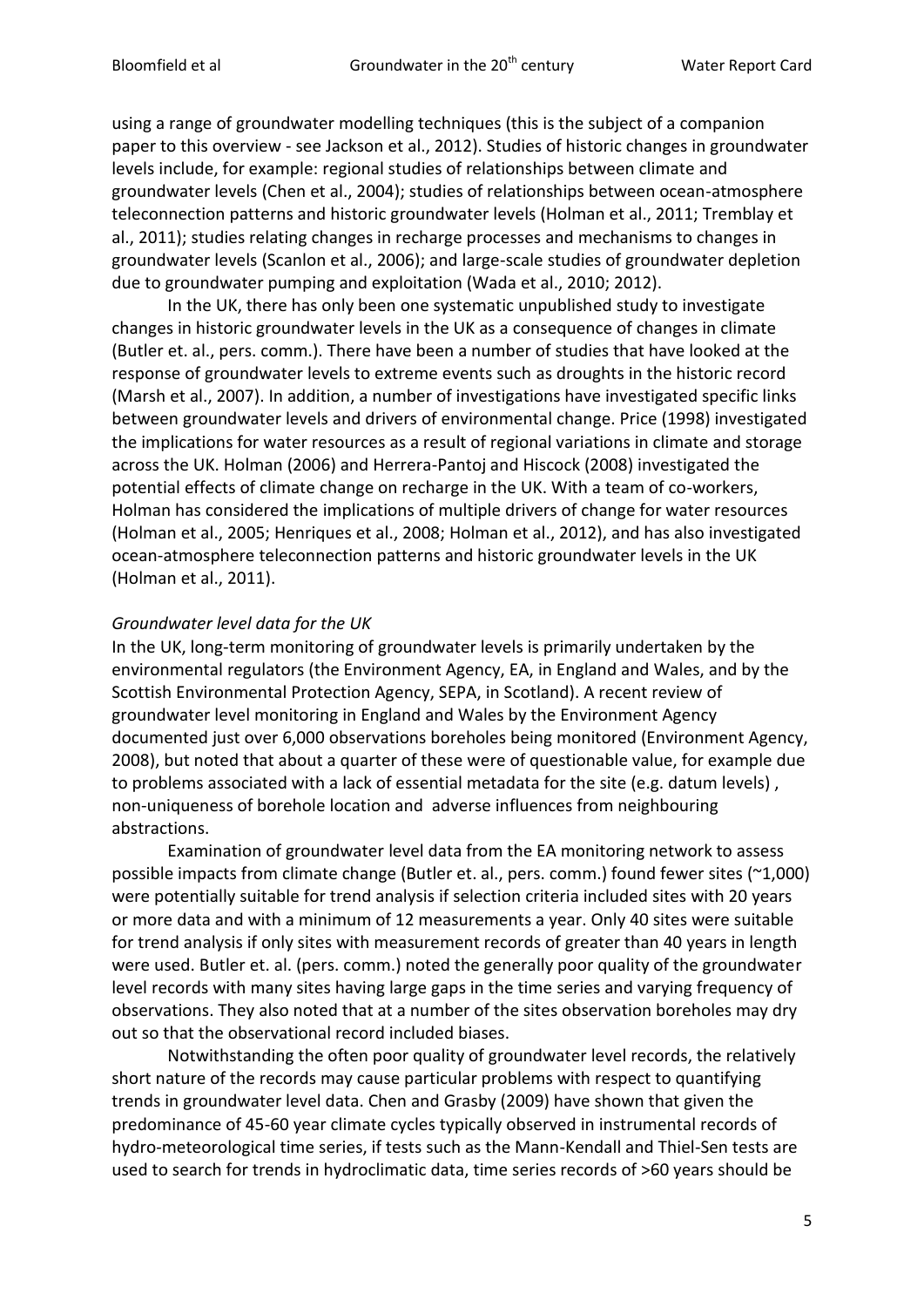used. Clearly, the vast majority of groundwater level records in the UK are significantly shorter than this and, at the moment, it may not be possible to use robust statistical techniques to identify trends in data for all but a few sites.

#### *Changes in groundwater levels in the UK*

Using normalised groundwater level data from 62 observation boreholes unimpacted by abstraction, Butler et al. (pers. comm.) undertook a graphical analysis of trends in annual minimum groundwater levels by plotting annual groundwater level minima for 10, 15 or 20 year periods against their respective Wiebull plot positions and then fitting a linear regression to the plot for each borehole. They found that for 20 year analysis periods there appeared to be a general decline in annual groundwater level minima for all regions and aquifer types, but that no such trend could be seen when 10 year periods were used in the analysis. A range of concerns with the preliminary data analysis were noted, including: the use of annual groundwater level minima to characterise long-term changes in groundwater levels; the short length of the observational records and; problems with data quality and consistency even at the few sites that were analysed. Consequently, it has been recommended that the findings of this study should be used with caution.

Qualitative studies of groundwater levels in the UK include the analysis of groundwater response to historic droughts (Marsh et al., 2007; Bloomfield, pers. comm.). Based on groundwater levels records from the National Groundwater Level Archive (NGLA, 2012), Marsh et al. (2007) identified six groundwater droughts in the  $20<sup>th</sup>$  century. All were in response to reduced winter recharge over one, or more (usually two) seasons, and in some cases compounded by hot dry summers. Marsh et al. (2007) found no evidence to suggest that groundwater droughts in the UK have changed in their intensity or frequency over the  $20<sup>th</sup>$  century. As a precursor to a more qualitative analysis of extreme groundwater levels, and using groundwater level data from the same NGLA, Bloomfield (pers. comm.) has developed a standardised Groundwater Level Index (GLI) based on the Standardised Precipitation Index (SPI). Semi-quantitative analysis of groundwater droughts using the GLI for 40 sites in England and Wales gives results consistent with the findings of Marsh et al (2007).

Holman et al (2011) used wavelet coherence techniques to investigate links between three long-term groundwater level records in the UK (Dalton Holm, New Red Lion and Ampney Crucis) and three atmospheric circulation pattern indices (the North Atlantic Oscillation, the East Atlantic Pattern and the Scandinavian Pattern). They observed multiannual to decadal periods where there was a significant coherence between groundwater levels and atmospheric signals and other periods of similar duration where there was no significant correlation with the teleconnection indices. Although the aim of the study was not to investigate trends in the driving variables (or at least surrogates for driving climate data) and groundwater levels, the study serves to illustrate the complex and dynamic relationship between climate and groundwater levels in the UK.

In summary, groundwater levels are temporally and spatially highly variable and their long-term trends may be influenced by a wide range of factors, such as: changes in the nature of recharge through changes in land-use and agriculture practices; changes in land cover, particularly urbanisation; and, changes in the abstraction regime with time. At observation boreholes where these influences are thought to be negligible, there is no convincing evidence for climate change effects on groundwater level trends. Even if climate induced trends are present, the measurement record at the vast majority of observation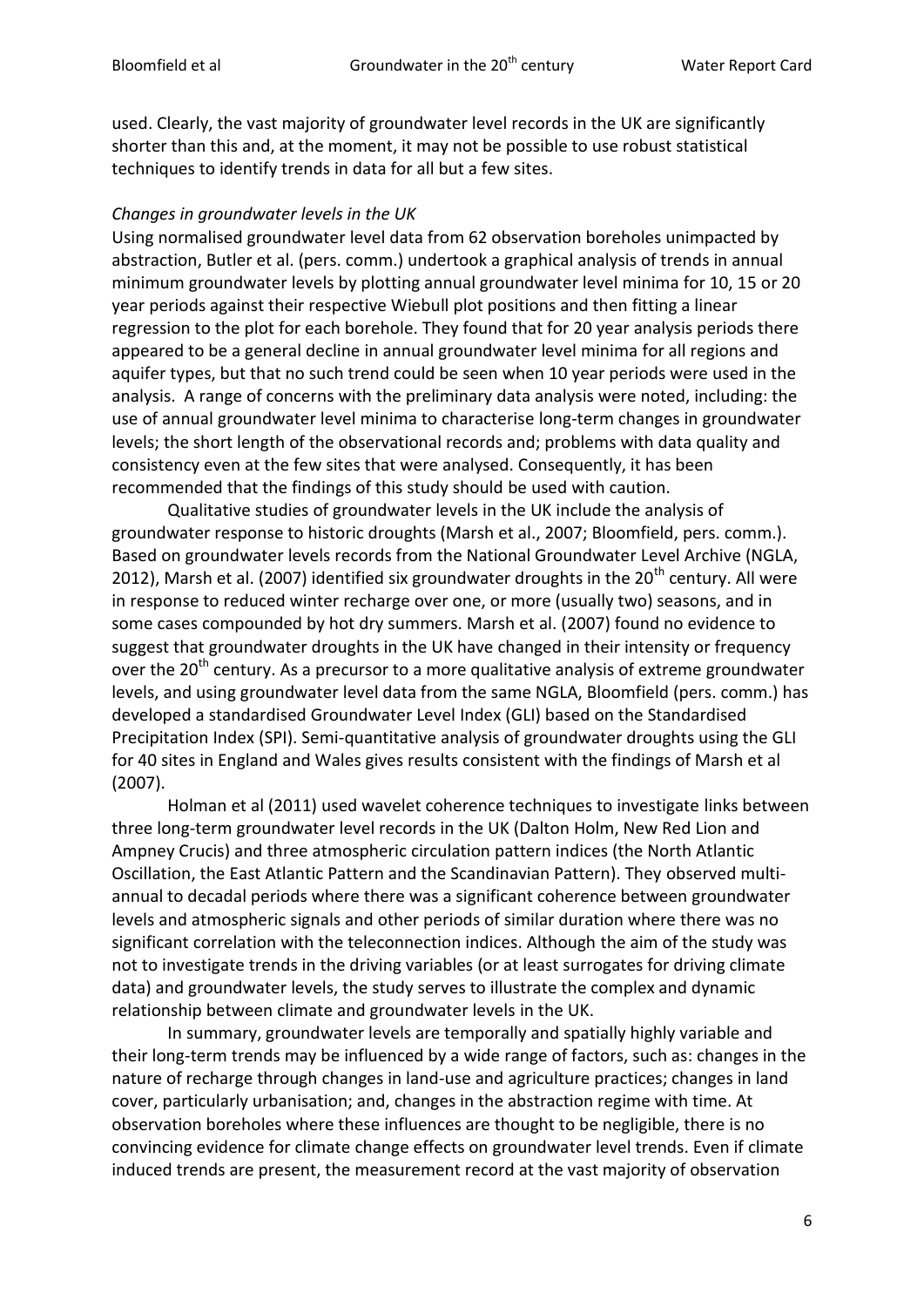boreholes may be too short to enable them to be characterised. In addition, the data is at present of inadequate quality to enable more subtle but potentially important indications of climate change, such as changes in the timing and length of the recharge season, to be characterised.

### *Confidence in the science*



There is a high level of agreement that the evidence for, and understanding of, climate change impacts on groundwater levels based on the observational record, both internationally and in the UK, is poor.

## *Gaps in research*

There is a need for a bespoke groundwater level monitoring network dedicated to characterising long-term changes in groundwater levels in the UK. This network needs to be capable of characterising long term trends in groundwater level, quantifying changes in the length and timing of groundwater recharge season, and characterising extreme events. Relatively high frequency (better than daily) groundwater level measurements are required at each of the network sites and each site needs to unaffected by other change factors. Ideally this climate change network should be developed in conjunction with monitoring of groundwater temperature and quality, as well as other catchment hydrometric parameters such as soil moisture, river stage and hydro-ecological observations.

There is a need to improve existing historic groundwater level data by systematically infilling gaps, removing spurious data points and establishing a reference dataset of the best observations for future climate impact studies. For the few boreholes where there is a relatively long record of observations, eg. Chilgrove House and Dalton Holme, spectral analysis and or wavelet techniques should be used to characterise periodicities in groundwater levels in order to: i.) assess the limitations of applying robust trend analysis techniques to groundwater level data (Chen and Grasby, 2009), and, if appropriate, undertake those analyses, and ii.) investigate any changes in seasonality of groundwater levels. In both cases, any observed trends or changes in seasonality should be analysed in the context of appropriate climate data.

## **Groundwater temperature and climate impacts**

## *Controls on groundwater temperature*

Groundwater temperature varies with depth and is a function of two main factors: the background geothermal gradient and ambient temperature at the land surface (Stuart et al., 2010). In the absence of groundwater flow, the subsurface temperature normally follows the geothermal gradient, typically an increase of 1°C per 20 to 40 m of depth (Anderson, 2005). Within the geothermal zone the temperature profile is not subject to seasonal variations and typically increases linearly with depth except where perturbed by groundwater flow or changes in thermal conductivity of the matrix. Groundwater flow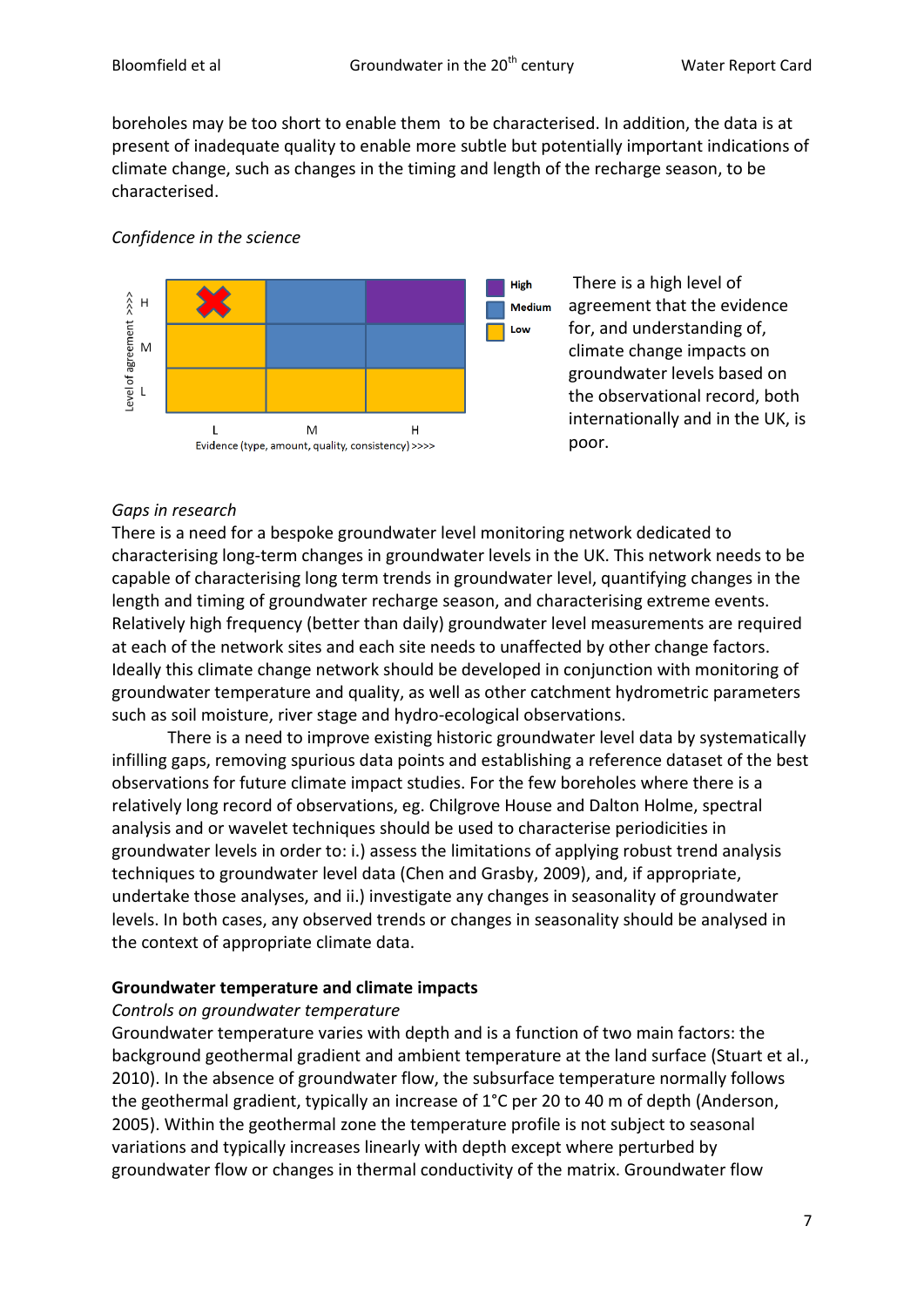perturbs the geothermal gradient by infiltration of cooler water into recharge areas and upward flow of warmer water in discharge areas.

Within the near surface zone temperature is influenced by seasonal heating and cooling of the land surface. Shallow groundwater temperature is generally 1-2°C higher than the mean annual surface temperature (Busby et al., 2009), where mean annual air temperature at sea level in the UK varies from 8°C in the north to 12°C in the south. In northern temperate climate regions diurnal variations are not generally seen below 1.5 m depth whereas seasonal temperature cycles penetrate the ground to depths of the order of 10 to 15 m at a rate dependent on the thermal diffusivity of the ground (Busby et al., 2009; Taylor and Stefan, 2009). Below about 15 m thermal gradients are the dominant control on groundwater temperature.

#### *Research context*

Small perturbations in borehole temperature profiles induced by seasonal and annual changes in temperature at the ground surface have been correlated with atmospheric circulation patterns such as the Arctic Oscillation (Figuera et al., 2011). They have also been used extensively by many workers to reconstruct ground surface temperature (GST). GST histories have been interpreted as providing good estimates of surface air temperature (SAT) and hence have been used to investigate climate change (Beltrami et al., 1995; Bodri and Cermák, 1995; Bodri and Cermák, 1997; Harris and Chapman, 1997; Pollack et al., 1998; Huang et al., 2000; Pollack and Huang, 2000; Harris and Chapman, 2001; Mann and Schmidt, 2003).

Any increases in air temperature associated with climate change will lead to increases in groundwater temperature due to the close coupling of groundwater, GST and SAT. The long-term impacts of increasing groundwater temperature are likely to impact directly on water quality and indirectly on groundwater receptors such as groundwater dependent aquatic and terrestrial ecosystems. For example, elevated temperature typically decreases the levels of dissolved oxygen in water while leading to rises in the rate of photosynthesis by algae and aquatic plants. It can increase metabolic rate of aquatic animals leading to adverse cellular biology and ecological affects. Bloomfield et al. (2006) and Stuart et al. (2011) have also suggested that climate change induced increases in groundwater temperature may affect the fate and behaviour of pesticides and nitrate in groundwater.

In the UK there has only been one systematic study of groundwater temperature profiles and time series (Stuart et al., 2010). The following is a summary of the findings of that study.

#### *Trends in groundwater temperature in the UK*

Stuart et al. (2010) analysed groundwater temperature data collected by the EA from about 3700 monitoring sites. The dataset comprised of about 216,000 individual temperature measurements. The first record in the dataset is from 1975, however there are few observations until the mid-1980s. Most of the measurements are from the Chalk and Permo-Triassic sandstone aquifers and consequently, most of the observations are from southern and central England. Borehole depths follow an approximately normal distribution with a median depth of 91m although the sample depth within boreholes is typically unspecified. Using the entire dataset, annual trends were characterised and compared with trends in the Central England Temperature (CET) time-series. In addition, where there were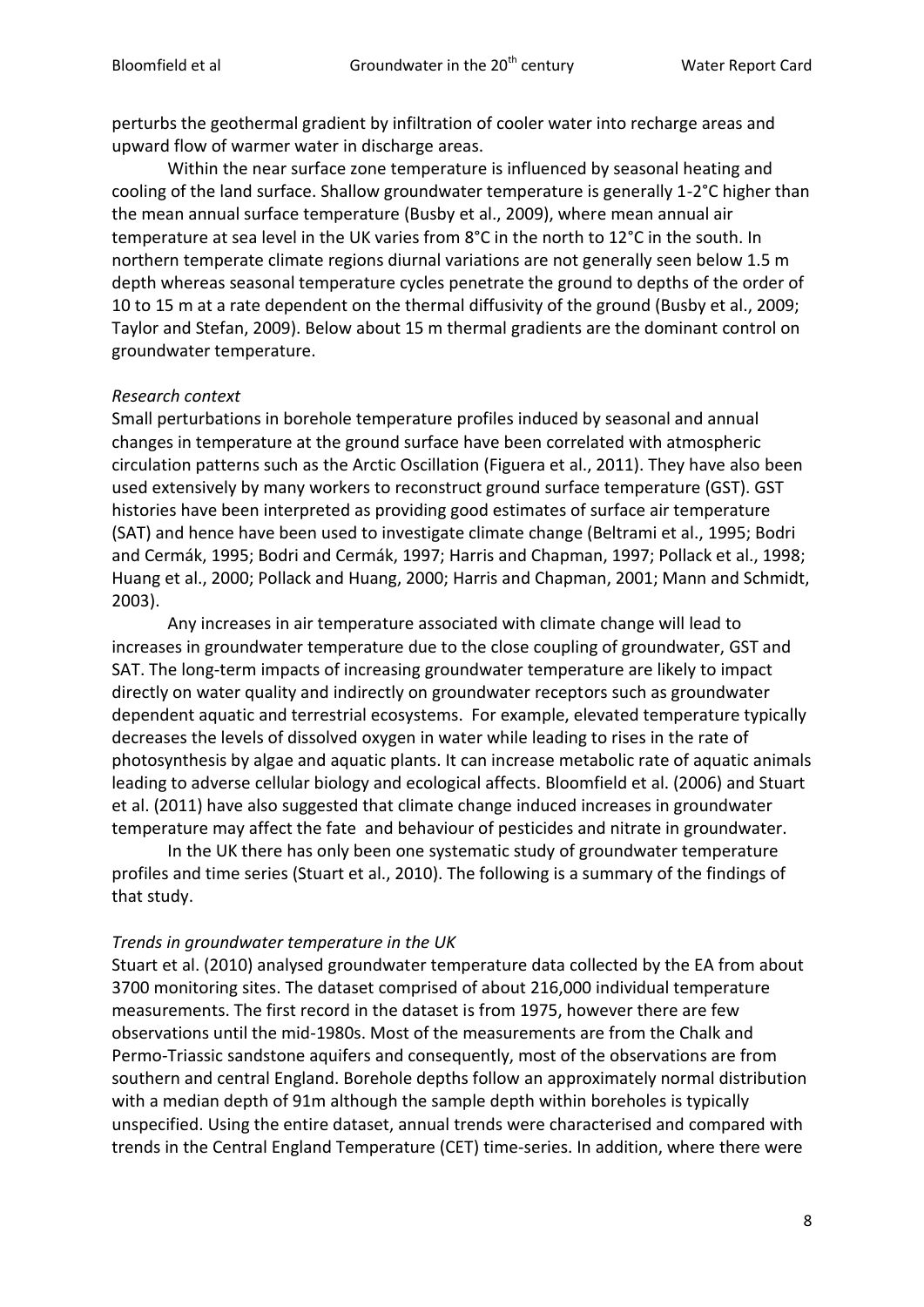more than 50 temperature measurements at a given borehole, more detailed characterisation of annual and seasonal trends was undertaken.

Based on the full dataset, the mean groundwater temperature was  $11.35^{\circ}$ C with a standard deviation of 1.76°C and for the period 1990 to 2008 an increasing trend in groundwater temperature of  $0.023^{\circ}$ C/yr was found. However, Stuart et al. (2010) question the reliability of some of the data and inferred that a significant number of the measurements "do not represent true groundwater temperatures and have most probably adjusted to ambient air temperature during sampling". Consequently, Stuart et al. (2010) also estimate trends only using groundwater temperature data from sites that they assess are reliable and only include data from sites where there is a minimum of 25 observations. Using this data they found an increasing trend in groundwater temperature of  $0.035^{\circ}$ C/yr. These trends compare with a trend of  $0.032^{\circ}$ C/yr for the CET series for the similar period.

In addition to analysis of the full dataset, individual temperature time series from 495 sites were analysed to obtain site specific trends using ordinary least squares, robust line and non parametric (Kendal tau and Sen slope) methods. The mean temperature for this sub-set of groundwater temperature data was  $11.3^{\circ}$ C, consistent with the full dataset. However, the median trend was  $0.0102^{\circ}$ C/yr with a standard deviation of  $0.058^{\circ}$ C/yr, significantly less than the trends for the full data. There were no clear correlations in trend with aquifer type, borehole depth or geographical location. A simple test for seasonality was carried out on the sub-set of the temperature data. Groundwater temperature was shown to be seasonal in all but 27 of the sites, the range in seasonal variation was inversely proportional to borehole depth and the median seasonal variation in groundwater temperature was 2.18°C. In addition, Stuart et al. (2010) noted that some time series showed an apparent reduction in amplitude of the seasonal variation with time, but that the relatively short length of most time series makes this observation "difficult to characterise ... more fully".

The strongly seasonal behaviour was unexpected and Stuart et al. (2010) suggested a number of possible explanations for the apparent phenomena: an artefact of the sampling procedure (temperature of groundwater is modified by temperature of headworks); groundwater temperature is affected by borehole abstraction and localised shallow groundwater flow paths in vicinity of the monitoring point, and; groundwater temperature is modified as it passes through pumps during abstraction. Stuart et al. (2010) did not investigate any of these further.

In summary, Stuart et al. (2010) found that the groundwater temperature data set held by the EA appeared to contain a significant number of observations that were probably 'adjusted to ambient air temperature during sampling'. The full dataset was temporally limited with the earliest observations being in 1975 and few observations until the mid-1980s. For the period 1990 to 2008 the data show an increase of 0.023 $\degree$ C/yr, but the rate of increase in temperature for a sub-set of sites where good time-series data are available is significantly less with a median increase of  $0.0102^{\circ}$ C/yr. These compare with a trend of  $0.032^{\circ}$ C/yr for the CET series for the similar period. The vast majority of sites with a good temperature time-series show strong seasonal changes in temperature which were unexpected on the basis of hydrogeological considerations and are currently unexplained.

#### *Confidence in the science*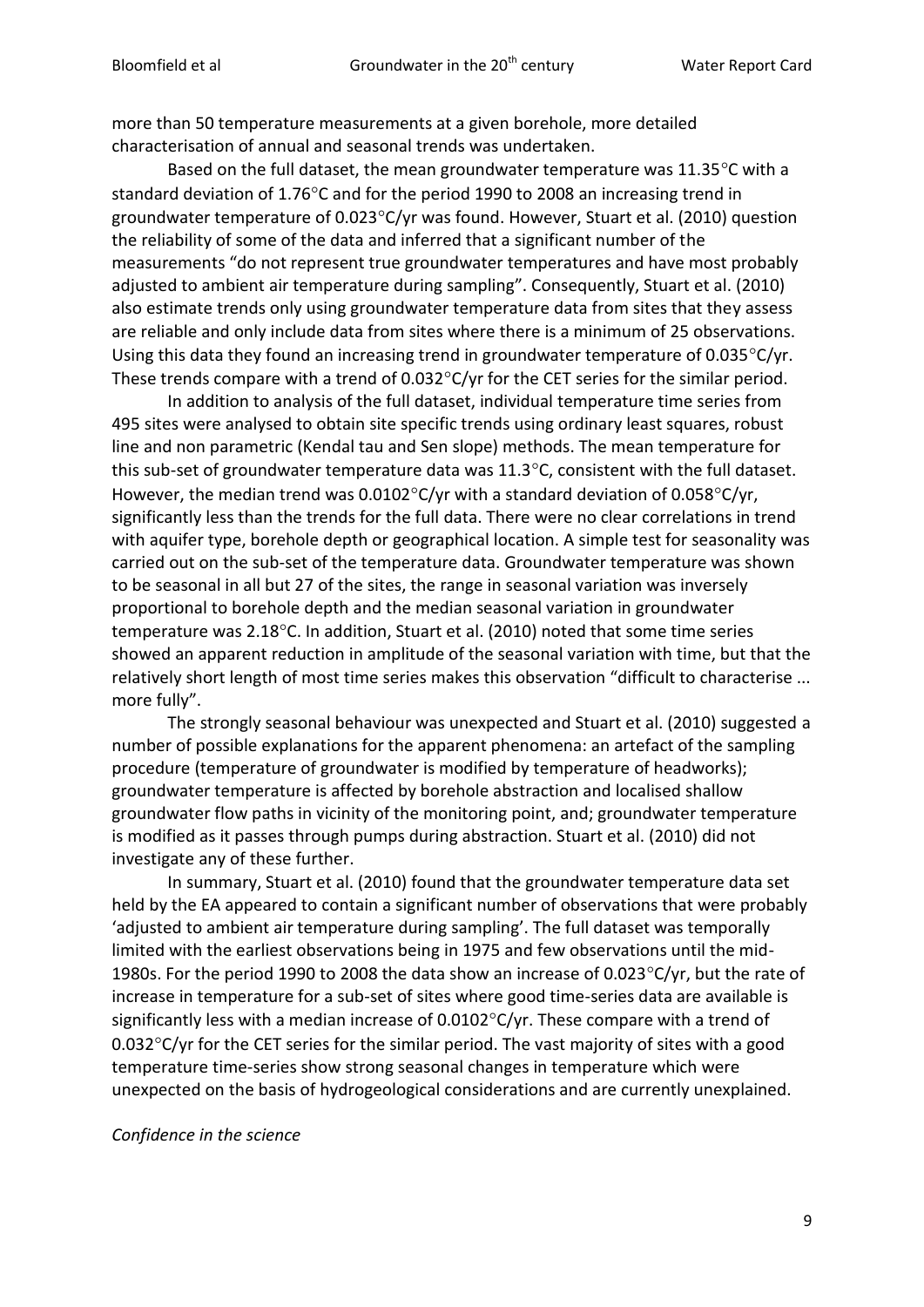**High** 

Low



Internationally there is some **Medium** evidence that climate change has modified groundwater temperatures. In the UK the current observational record is too poor to assess unambiguously the impact of climate change on groundwater temperatures in the

 $20<sup>th</sup>$  century. However, there is some evidence for a general rise in groundwater level temperature of the order of  $0.0102^{\circ}$ C/yr to  $0.023^{\circ}$ C/yr.

## *Gaps in research*

Based on the work of Stuart et al. (2010), it is clear that the evidence base for changes in groundwater temperature in the UK is inadequate and is almost certainly compromised by unreliable sampling. There is currently no co-ordinated monitoring of groundwater temperatures to assess the impacts of climate change. Consequently, there is a need to develop bespoke monitoring of groundwater temperature, ideally in conjunction with a dedicated monitoring network of hydrogeologically representative sites across the UK (see previous comments related to groundwater level monitoring). At each site there would be a requirement to understand the temperature profile with depth, and the groundwater flow regime in the vicinity of the borehole. Groundwater temperature monitoring should be coordinated with other groundwater environmental impact studies, particularly focussing on areas where there are groundwater dependent terrestrial ecosystems or surface flows with a significant groundwater (high baseflow) contribution.

## **Groundwater quality and climate impacts**

There have been relatively few studies of the effects of climate change on groundwater quality. Most of these studies have focussed on the implications for groundwater quality due to potential climate induced change in groundwater recharge and discharge processes and changes in storage characteristics (Green et al., 2011). For example, studies of the impact of climate change on groundwater quality include implications of changes in recharge for the input of salts and dissolved solids to aquifers and the mobilisation of salts and contaminants in the unsaturated zone. Other studies have considered the impact of climate change on groundwater salinization, particularly in coastal regions (see Green et al., 2011 for an overview). Bloomfield et al. (2006) and Stuart et al (2011) have noted potential implications of climate change for the transport and fate of pesticides and nutrients in groundwater.

Groundwater quality is a complex function of the physio-chemical and biotic controls on aquifers and changes in climate are just one of many change drivers that have affected groundwater quality. Over the  $20<sup>th</sup>$  century other drivers such as the intensification of agriculture and associated contamination from diffuse pollution, urbanisation and the development of mega-cites, and the increased abstraction of groundwater for irrigation, industry and potable water have all modified groundwater quality significantly. Consequently, identifying climate change effects on groundwater quality is extremely challenging (Green et al., 2011) and it is recognised that long-term monitoring efforts are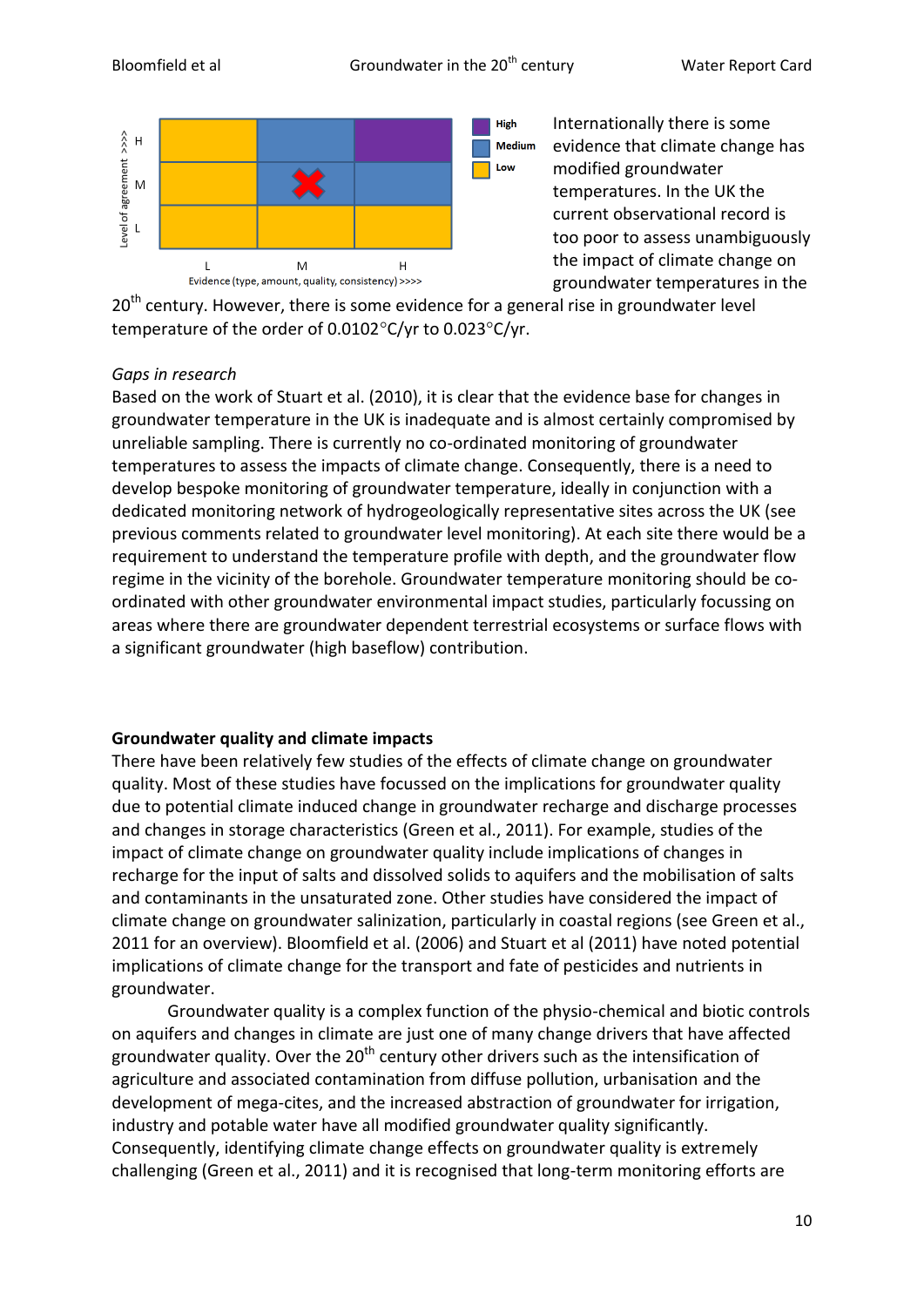required to understand climate-related spatiotemporal trends in groundwater quality (Dragoni and Sukhija, 2008).

In the UK there have been no systematic investigations to characterise large-scale trends in groundwater quality as a consequence of climate change.

## *Changes in groundwater quality in the UK in the 20th century*

In their review of baseline groundwater quality in the UK, Shand et al (2007) note that urbanisation and industrialisation were important factors affecting groundwater quality in the early 20<sup>th</sup> century. The most significant factor affecting groundwater quality in the second half of the  $20<sup>th</sup>$  century has been the intensification of agriculture and the consequent impact on groundwater quality from diffuse agricultural pollution, in particular from nitrate. The effects of these environmental and societal changes not related to climate change are considered to be far more significant in terms of their impacts on groundwater quality than any direct effects from climate change (Bloomfield et al., 2006; Stuart et al., 2011).

For example, Stuart et al. (2007) quantified increases in nitrate concentration in the groundwater of England and Wales. They used EA groundwater monitoring data for 191 sites and found an average increase in nitrate of  $0.34$ mgNO<sub>3</sub>/I/yr. Wang et al. (2012) have subsequently constructed a national nitrate input function based on historic agricultural nitrate loading that is consistent with the observed rise in nitrate in groundwater across England and Wales.

Ward and Seymour (pers. comm.) reviewed the risk of saline intrusion to costal aquifers in the UK from climate change induced sea level rise. They didn't undertake an assessment of recent trends in salinity in the coastal aquifers, but they did note that regionally the risk of increase in salinity due to climate change induced sea-level rise was low, although there were potentially local risks associated with inundation and changes in abstraction regimes.



## *Confidence in the science*

Internationally there are some case studies that have linked climate change to changes in processes that control groundwater quality, however, the process understanding is relatively immature and there are very limited supporting observational records. In the UK

there have been no systematic investigations to characterise large-scale trends in groundwater quality as a consequence of climate change.

*Gaps in research*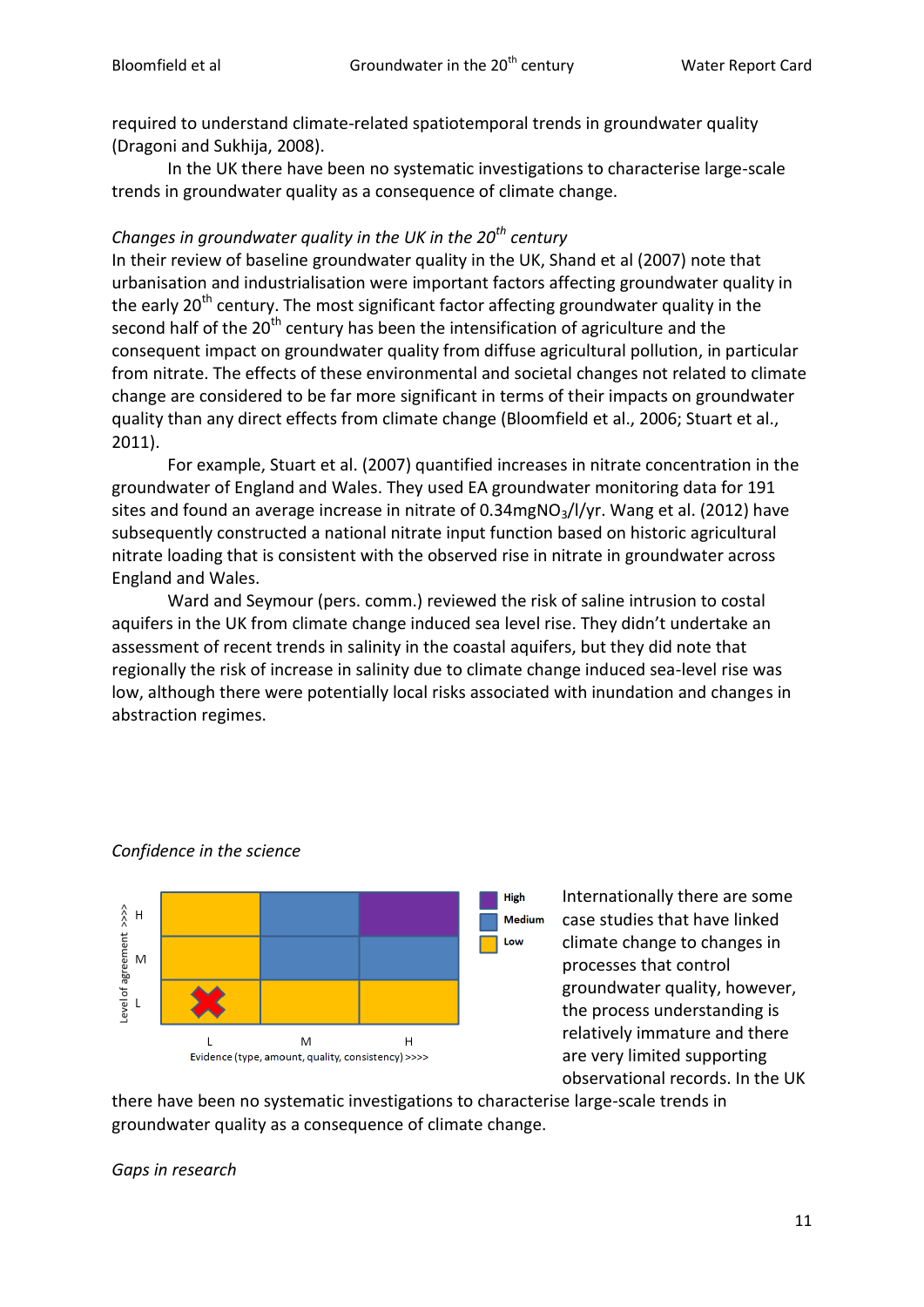The indirect effects of climate change on nutrient transport and fate requires more research in particularly sensitive catchments and hydrogeological settings (Bloomfield et al., 2006; Stuart et al., 2011). Locally where saline intrusion is significant, the indirect impact of changes in sea level and or changes in demand and abstraction regimes may require research in the future (Ward and Seymour, pers. comm.). Groundwater quality in shallow aquifers may be affected by changes in groundwater temperature, so additional monitoring of aspects of groundwater quality in these aquifers, particularly where there are groundwater dependent ecosystems, may be required and should ideally form part of an enhanced national monitoring network (see comments related to groundwater level and temperature research gaps).

#### **References**

- Allen DJ, Brewerton LJ, Coleby LM, Gibb BR, Lewis MA, MacDonald AM, Wagstaff SJ and Williams AT. 1997. The physical properties of major aquifers in England and Wales. British Geological
- Survey Technical Report, WD/97/34. British Geological Survey, Keyworth, Nottingham. Alley WM. 2001. Ground water and climate. Ground Water, 39, 161
- Anderson MP. 2005. Heat as a groundwater tracer. Ground Water, 43, 951-968
- Arnell NW. 1998. Climate change and water resources in Britain. Climatic Change, 39, 83-110
- Beltrami H, Chapman DS, Achambault S and Bergone Y. 1995. Reconstruction of high resolution ground temperature histories combining dendrochronological and geothermal data. Earth and Planetary Science Letters, 136, 437-445
- Bloomfield JP. (pers. comm.) Identification and characterisation of regional groundwater droughts in the UK.
- Bloomfield JP, Williams RJ, Gooddy DC, Cape JN and Guha P. 2006. Impacts of climate change on the fate and behaviour of pesticides in surface and groundwater – A UK perspective. Science of the Total Environment, 369, 163-177
- Bodri L and Cermák V. 1995. Climate changes of the last millennium inferred from borehole temperatures: Results from the Czech Republic - Part 1. Global and Planetary Change, 11, 111-115
- Bodri L and Cermák V. 1997. Climate changes of the last millennium inferred from borehole temperatures: Results from the Czech Republic - Part 2. Global and Planetary Change, 14, 163-173
- Bovolo CI, Parkin G and Sophocleous M. 2009. Groundwater resources, climate and vulnerability. Environ. Res. Lett., 4, 035001
- Busby J, Lewis M, Reeves H and Lawley R. 2009. Initial geological considerations before installing ground source heat pump systems. Quarterly Journal of Engineering Geology and Hydrogeology, 42, 295-306
- Butler A. (pers. comm.). Climate change indicators from Environment Agency groundwater level data.
- Chen Z and Grasby SE. 2009. Impact of decadal and century-scale oscillations on hydroclimate trend anlaysis. Journal of Hydrology, 365, 122-133
- Chen Z, Grasby SE and Osadetz KG. 2004. Relation between climate variability and groundwater levels in the upper carbonate aquifer, southern Manitoba, Canada. Journal of Hydrology, 290, 43-62
- Dragoni W and Sukhija BS. 2008. Climate change and groundwater: A short review. Geological Society Special Publications, 1-12
- Environment Agency. 2005. Underground, under threat. The state of groundwater in England and Wales. Environment Agency, Bristol.
- Environment Agency. 2008. Review of the national groundwater level monitoring network. Environment Agency Internal Report, Bristol.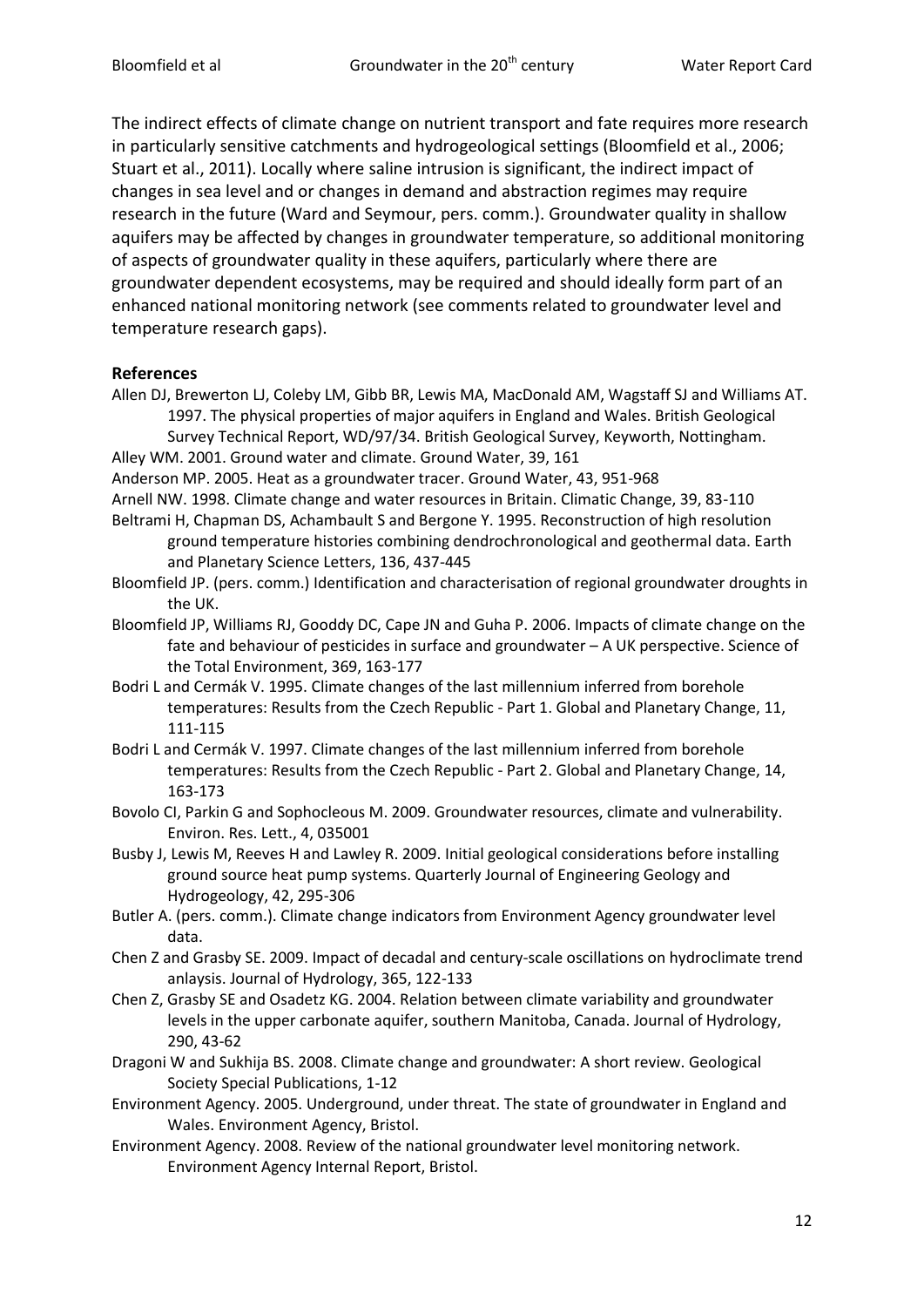- Environment Agency. 2011. The case for change current and future water availability. Environment Agency, Bristol.
- Figuera S, Livingstone DM, Hoehn E and Kipfer R. 2011 Regime shift in groundwater temperature triggered by Arctic Oscillation. Geophysical Research Letters, 38, L23401

Freeze RA and Cherry JA. 1979. Groundwater. Prentice Hall, New Jersey, USA

Green TR, Taniguchi M, and Kooi H. 2007. Potential impacts of climate change and human activity on subsurface water resources. Vadose Zone J., 6, 531-532

Green TR, Taniguchi M, Kooi H, Gurdak JJ, Allen DM, Hiscock KM , Treidel H and Aureli A. 2011. Beneath the surface of global change: Impacts of climate change on groundwater. Journal of Hydrology, 405, 532-560

Harris RN and Chapman DS. 1997. Borehole temperatures and a baseline for 20<sup>th</sup> century global warming estimates. Science, 275, 1618-1621

Harris RN and Chapman DS. 2001. Mid-latitude climatic warming inferred by combining borehole temperatures with surface air temperatures. Geophysical Research Letters, 28, 747-750

Henriques C, Holman IP, Audsley E and Pearn K. 2008. An interactive multi-scale integrated assessment of future regional water availability for agricultural irrigation in East Anglia and North West England. Climatic Change, 90m 89-111

Herrera-Pantoja M and Hiscock KM. 2008. The effects of climate change on potential groundwater recharge in Great Britain. Hydrological Processes, 22, 73-86

Holman IP, Rounsevell MDA, Shacklet S, Harrison PA, Nicholls RJ, Berry PM and Audsley E. 2005. A regional, multi-sectoral and integrated assessment of the impacts of climate and socioeconomic change. Climatic Change, 71, 9-41.

Holman IP. 2006. Climate change impacts on groundwater recharge-uncertainty, shortcomings , and a way forward? Hydrogeology Journal, 14, 637-647

Holman IP, Rivas-Casado M, Bloomfield J and Gurdak J. 2011. Identifying non-stationary groundwater level responses to North Atlantic ocean-atmosphere teleconnection patterns using wavelet analysis. Hydrogeology Journal, 19, 1269-1278

Holman IP, Allen DM, Cuthbert MA and Goderniaux P. 2012. Towards best practice for assessing the impacts of climate change on groundwater. Hydrogeology Journal, 21, 1-4

Huang S, Pollack HN and Shen P-Y. 2000. Temperature trends over the past five centuries reconstructed from borehole temperatures. Nature, 403, 756-758

IPPC. 2007. Climate change 2007: impacts, adaptation and vulnerability. Contribution of working group II to the fourth assessment report of the intergovernmental panel on climate change. Cambridge University Press, UK and New York, USA.

Jackson CR, Mackay JD and Bloomfield JP. 2012. Changes in groundwater levels in the UK over the 21<sup>st</sup> century: an assessment of evidence of impacts from climate change. LWEC Report Card

- Mann ME and Schmidt GA. 2003. Ground vs. air temperature trends: Implications for borehole surface air temperature reconstructions. Geophysical Research Letters, 30, 1607
- Marsh TJ, Cole G and Wilby R. 2007. Major droughts in England and Wales. 1800-2006. Weather, 62, 87-93
- NGLA. 2012. National Groundwater Level Archive. http://www.bgs.ac.uk/data/waterwatch.html

Pollack HN, Huang S and Shen P-Y. 1998. Climate change record in subsurface temperatures: a global perspective. Science, 2833, 279-281

Pollack HN and Huang S. 2000. Climate reconstruction from subsurface temperatures. Annual Review of Earth and Planetary Sciences, 28, 339-365

- Price M. 1998. Water storage and climate change in Great Britain the role of groundwater. Proceedings of the Institute of Civil engineers Water, maritime and Energy, 130, 42-50
- Scanlon BR, Keese KE, Flint AL, Flint LE, Gaye CB, Edmunds WM and Simmers I. 2006. Global synthesis of groundwater recharge in semi-arid and arid regions. Hydrological Processes, 20, 3355-3370